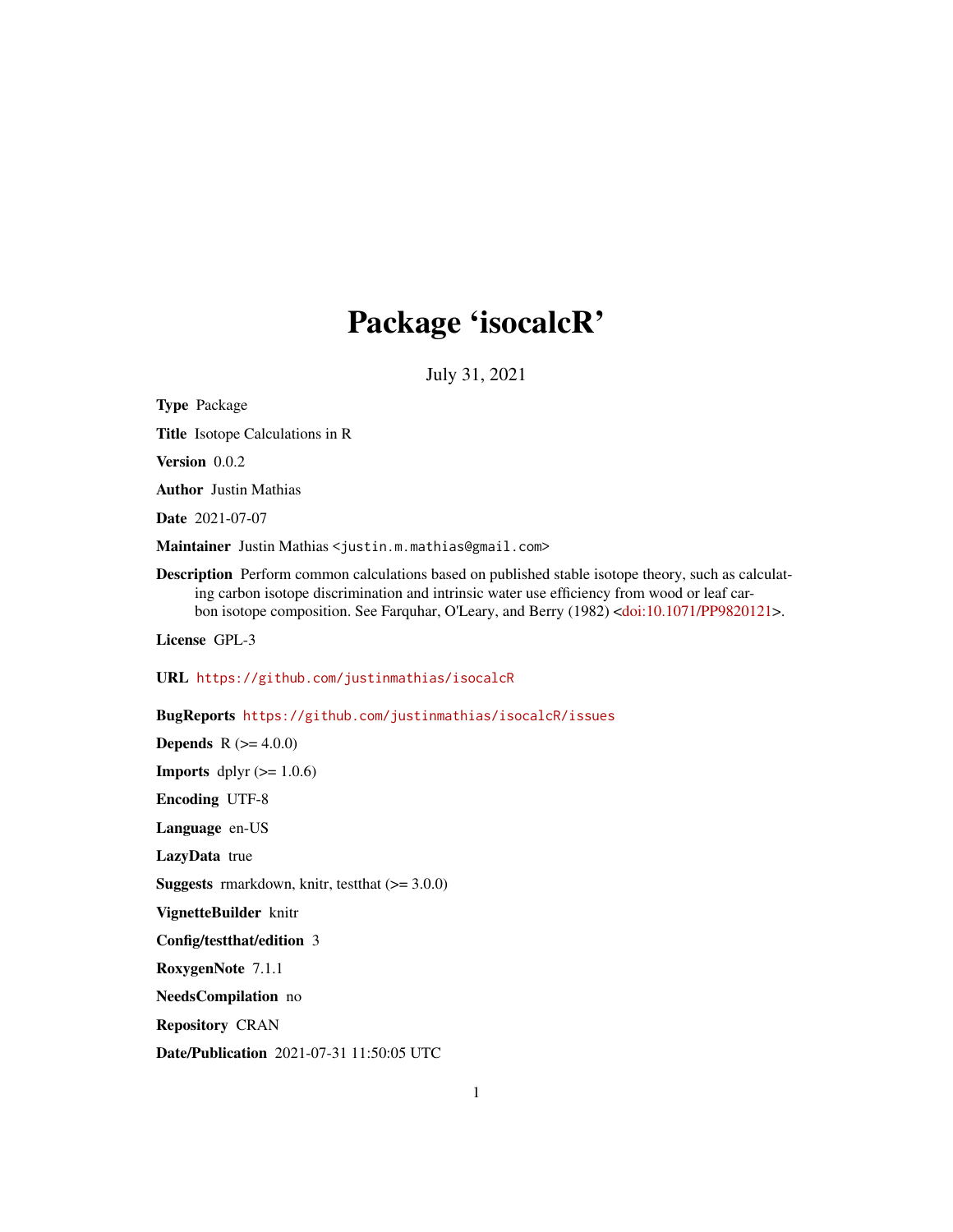# <span id="page-1-0"></span>R topics documented:

#### $\blacksquare$

CO2data *CO2data*

# Description

Compiled records of atmospheric CO2 concentrations and stable carbon isotopes to reconstruct climate and derive plant ecophysiological indices from tree rings. Data are from Belmecheri, Lavergne, 2020, Dendrochronologia. Updated based on their methodology beyond C.E. 2019.

#### Usage

data(CO2data)

# Format

A data frame with 2020 rows and 3 variables:

yr Year of CO2 and d13CO2 measurement

Ca Atmospheric CO2 concentration, in ppm

d13C.atm Atmospheric d13CO2, in per mille, %■

#### Source

https://www.sciencedirect.com/science/article/abs/pii/S1125786520300874

# References

Belmecheri, S. & Lavergne, A. (2020). Compiled records of atmospheric CO2 concentrations and stable carbon isotopes to reconstruct climate and derive plant ecophysiological indices from tree rings. Dendrochronologia, 63, 125748.

# Examples

data(CO2data) head(CO2data)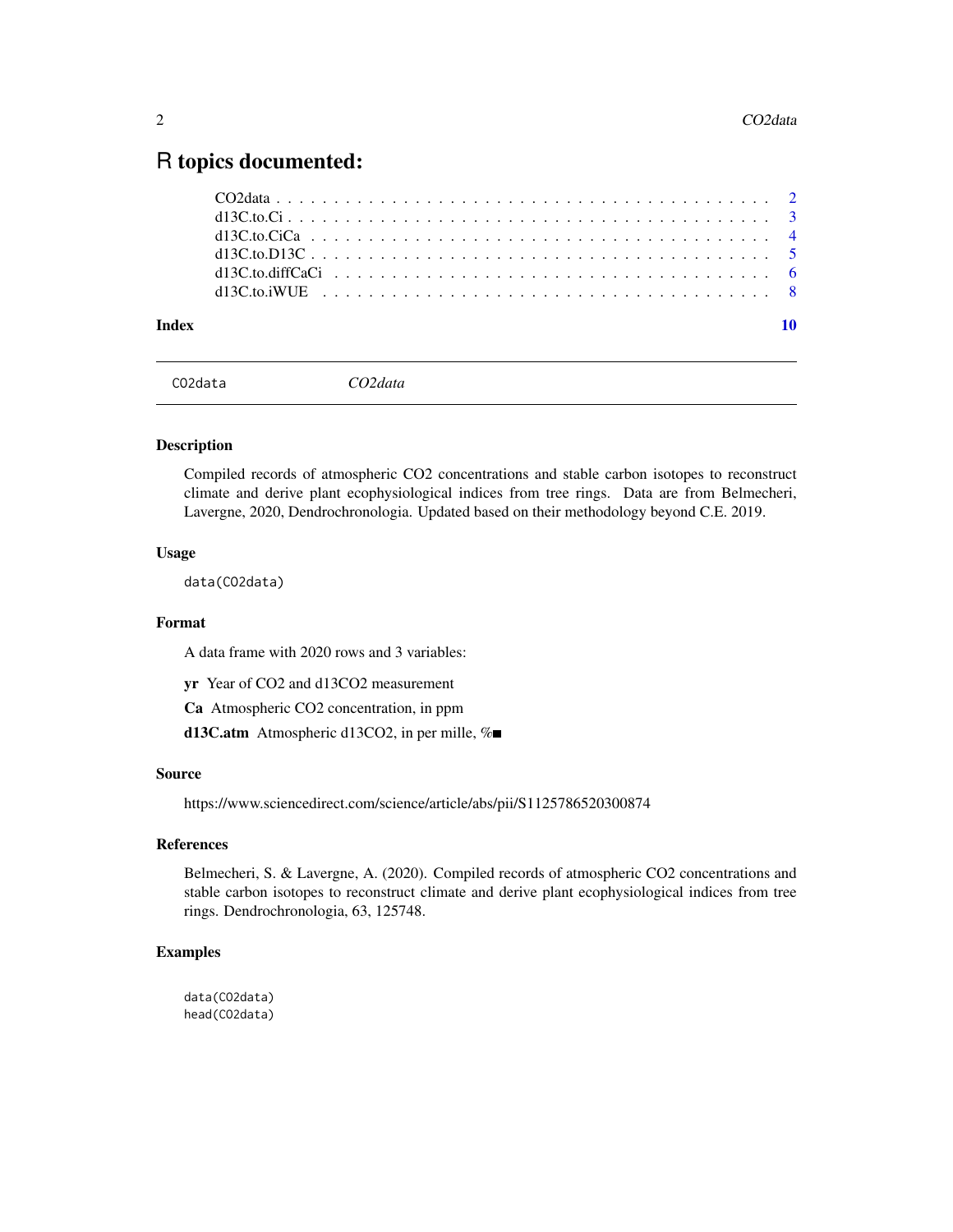# <span id="page-2-0"></span>Description

Calculates leaf intercellular CO2 concentration given plant tissue d13C signature.

# Usage

d13C.to.Ci(d13C, year, elevation, temp, frac = 0)

# Arguments

| d13C      | Measured plant tissue carbon isotope signature, per mille $(\%$ .                                                                                              |
|-----------|----------------------------------------------------------------------------------------------------------------------------------------------------------------|
| year      | Year to which the sample corresponds                                                                                                                           |
| elevation | Elevation (m.a.s.l.) of the sample, necessary to account for photorespiration<br>processes                                                                     |
| temp      | Leaf temperature $(^{\circ}C)$                                                                                                                                 |
| frac      | Post-photosynthetic fractionation factor, defaults to 0 assuming leaf material,<br>user should supply reasonable value if from wood (generally $-1.9 - -2.1$ ) |

# Value

The concentration of leaf intercellular CO2 (Ci) in parts per million (ppm)

#### References

Badeck, F.-W., Tcherkez, G., Nogués, S., Piel, C. & Ghashghaie, J. (2005). Post-photosynthetic fractionation of stable carbon isotopes between plant organs—a widespread phenomenon. Rapid Commun. Mass Spectrom., 19, 1381–1391.

Belmecheri, S. & Lavergne, A. (2020). Compiled records of atmospheric CO2 concentrations and stable carbon isotopes to reconstruct climate and derive plant ecophysiological indices from tree rings. Dendrochronologia, 63, 125748.

Bernacchi, C.J., Singsaas, E.L., Pimentel, C., Portis Jr, A.R. & Long, S.P. (2001). Improved temperature response functions for models of Rubisco-limited photosynthesis. Plant, Cell Environ., 24, 253–259.

Craig, H. (1953). The geochemistry of the stable carbon isotopes. Geochim. Cosmochim. Acta, 3, 53–92.

Davies, J.A. & Allen, C.D. (1973). Equilibrium, Potential and Actual Evaporation from Cropped Surfaces in Southern Ontario. J. Appl. Meteorol., 12, 649–657.

Farquhar, G., O'Leary, M. & Berry, J. (1982). On the relationship between carbon isotope discrimination and the intercellular carbon dioxide concentration in leaves. Aust. J. Plant Physiol., 9, 121–137.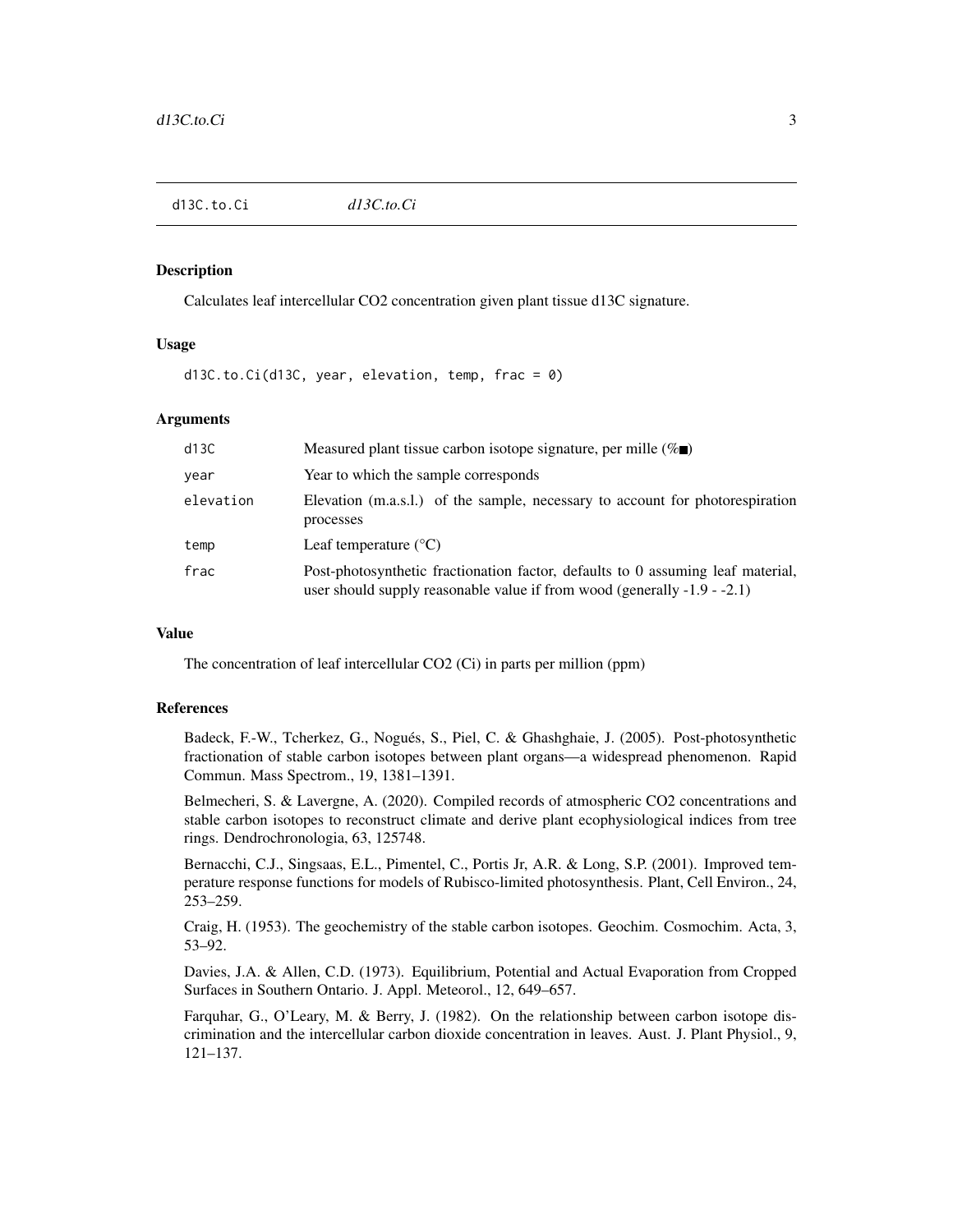<span id="page-3-0"></span>Frank, D.C., Poulter, B., Saurer, M., Esper, J., Huntingford, C., Helle, G., et al. (2015). Water-use efficiency and transpiration across European forests during the Anthropocene. Nat. Clim. Chang., 5, 579–583.

Tsilingiris, P.T. (2008). Thermophysical and transport properties of humid air at temperature range between 0 and 100°C. Energy Convers. Manag., 49, 1098–1110.

Ubierna, N. & Farquhar, G.D. (2014). Advances in measurements and models of photosynthetic carbon isotope discrimination in C3 plants. Plant. Cell Environ., 37, 1494–1498.

# Examples

d13C.to.Ci(-27, 2015, 900, 24)

d13C.to.CiCa *d13C.to.CiCa*

#### Description

Calculates the ratio of the concentration of leaf intercellular to atmospheric CO2, unitless.

#### Usage

```
d13C.to.CiCa(d13C, year, elevation, temp, frac = <math>0</math>)
```
# Arguments

| d13C      | Measured plant tissue carbon isotope signature, per mille $(\% \blacksquare)$                                                                                  |
|-----------|----------------------------------------------------------------------------------------------------------------------------------------------------------------|
| year      | Year to which the sample corresponds                                                                                                                           |
| elevation | Elevation (m.a.s.l.) of the sample, necessary to account for photorespiration<br>processes                                                                     |
| temp      | Leaf temperature $(^{\circ}C)$                                                                                                                                 |
| frac      | Post-photosynthetic fractionation factor, defaults to 0 assuming leaf material,<br>user should supply reasonable value if from wood (generally $-1.9 - -2.1$ ) |

# Value

The ratio of leaf intercellular to atmospheric CO2 (Ci/Ca), unitless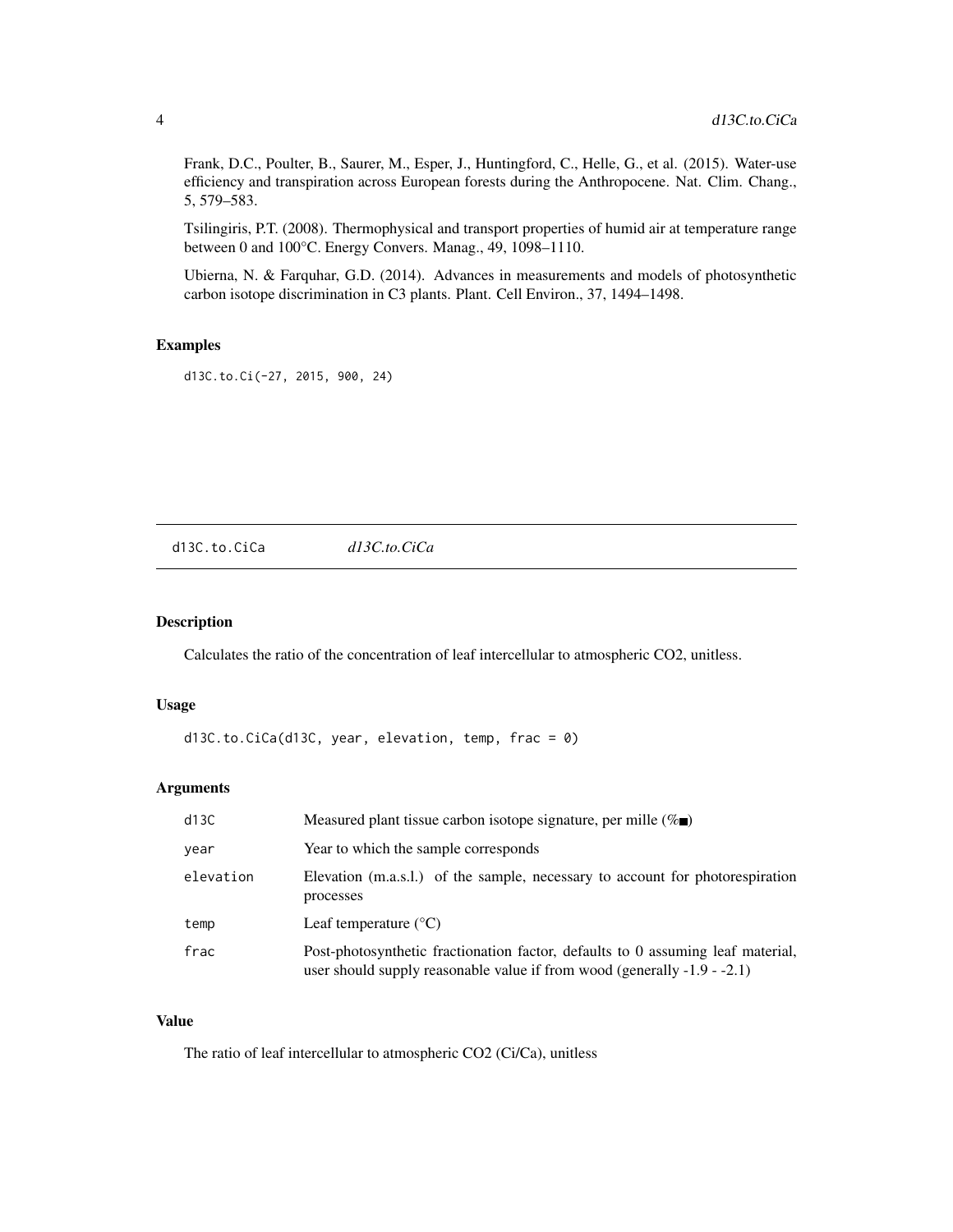# <span id="page-4-0"></span>d13C.to.D13C 5

# References

Badeck, F.-W., Tcherkez, G., Nogués, S., Piel, C. & Ghashghaie, J. (2005). Post-photosynthetic fractionation of stable carbon isotopes between plant organs—a widespread phenomenon. Rapid Commun. Mass Spectrom., 19, 1381–1391.

Belmecheri, S. & Lavergne, A. (2020). Compiled records of atmospheric CO2 concentrations and stable carbon isotopes to reconstruct climate and derive plant ecophysiological indices from tree rings. Dendrochronologia, 63, 125748.

Bernacchi, C.J., Singsaas, E.L., Pimentel, C., Portis Jr, A.R. & Long, S.P. (2001). Improved temperature response functions for models of Rubisco-limited photosynthesis. Plant, Cell Environ., 24, 253–259.

Craig, H. (1953). The geochemistry of the stable carbon isotopes. Geochim. Cosmochim. Acta, 3, 53–92.

Davies, J.A. & Allen, C.D. (1973). Equilibrium, Potential and Actual Evaporation from Cropped Surfaces in Southern Ontario. J. Appl. Meteorol., 12, 649–657.

Farquhar, G., O'Leary, M. & Berry, J. (1982). On the relationship between carbon isotope discrimination and the intercellular carbon dioxide concentration in leaves. Aust. J. Plant Physiol., 9, 121–137.

Frank, D.C., Poulter, B., Saurer, M., Esper, J., Huntingford, C., Helle, G., et al. (2015). Water-use efficiency and transpiration across European forests during the Anthropocene. Nat. Clim. Chang., 5, 579–583.

Tsilingiris, P.T. (2008). Thermophysical and transport properties of humid air at temperature range between 0 and 100°C. Energy Convers. Manag., 49, 1098–1110.

Ubierna, N. & Farquhar, G.D. (2014). Advances in measurements and models of photosynthetic carbon isotope discrimination in C3 plants. Plant. Cell Environ., 37, 1494–1498.

# Examples

d13C.to.CiCa(-27, 2015, 900, 24)

d13C.to.D13C *d13C.to.D13C*

# Description

Calculates leaf carbon isotope discrimination given plant tissue d13C signature.

# Usage

```
d13C.to.D13C(d13C, year, frac = <math>0</math>)
```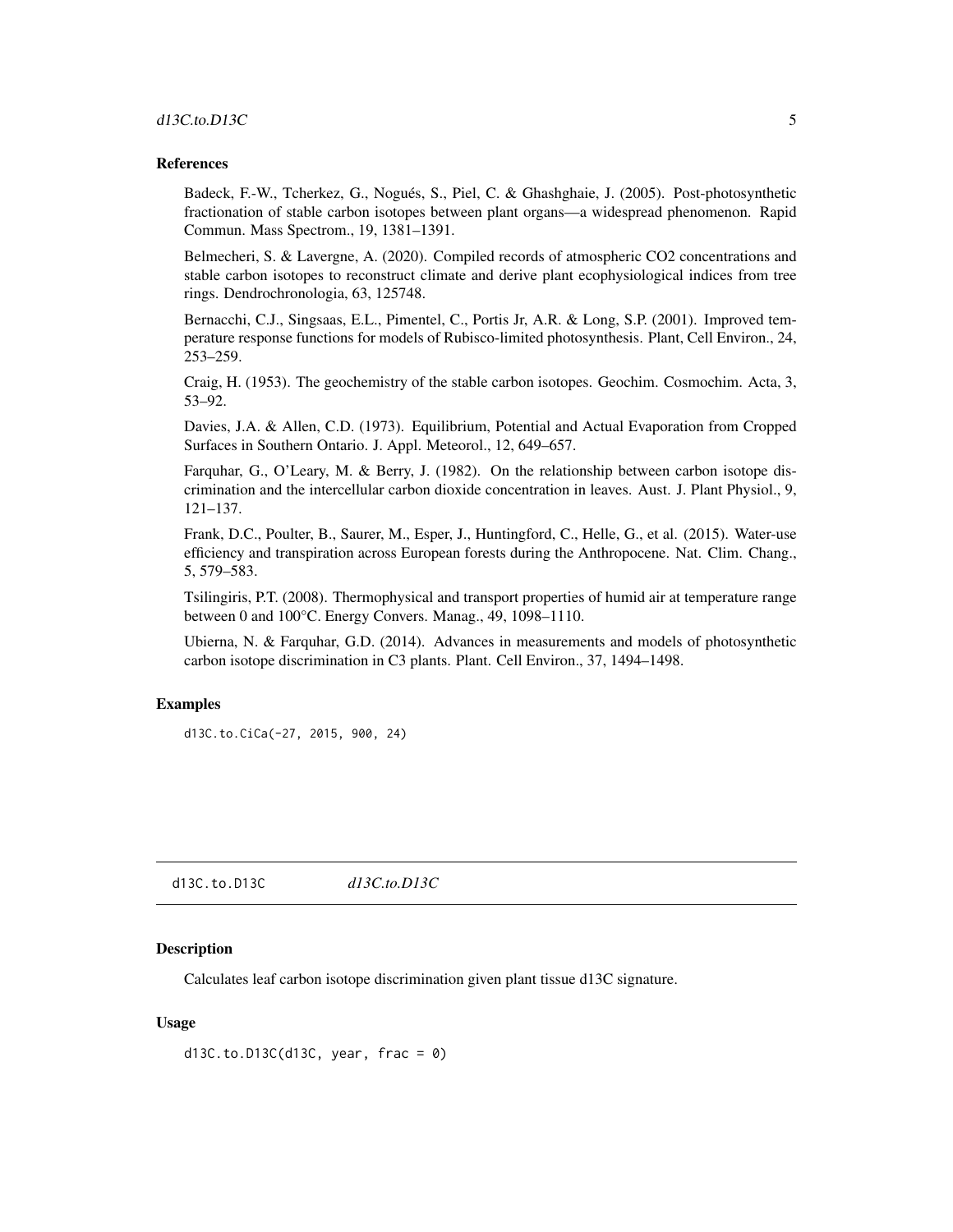# <span id="page-5-0"></span>Arguments

| d13C | Measured plant tissue carbon isotope signature, per mille $(\% \blacksquare)$                                                                                  |
|------|----------------------------------------------------------------------------------------------------------------------------------------------------------------|
| vear | Year to which the sample corresponds                                                                                                                           |
| frac | Post-photosynthetic fractionation factor, defaults to 0 assuming leaf material,<br>user should supply reasonable value if from wood (generally $-1.9 - -2.1$ ) |

#### Value

Carbon isotope discrimination in units of per mille  $(\% \blacksquare)$ 

#### References

Badeck, F.-W., Tcherkez, G., Nogués, S., Piel, C. & Ghashghaie, J. (2005). Post-photosynthetic fractionation of stable carbon isotopes between plant organs—a widespread phenomenon. Rapid Commun. Mass Spectrom., 19, 1381–1391.

Belmecheri, S. & Lavergne, A. (2020). Compiled records of atmospheric CO2 concentrations and stable carbon isotopes to reconstruct climate and derive plant ecophysiological indices from tree rings. Dendrochronologia, 63, 125748.

Craig, H. (1953). The geochemistry of the stable carbon isotopes. Geochim. Cosmochim. Acta, 3, 53–92.

Farquhar, G., O'Leary, M. & Berry, J. (1982). On the relationship between carbon isotope discrimination and the intercellular carbon dioxide concentration in leaves. Aust. J. Plant Physiol., 9, 121–137.

Frank, D.C., Poulter, B., Saurer, M., Esper, J., Huntingford, C., Helle, G., et al. (2015). Water-use efficiency and transpiration across European forests during the Anthropocene. Nat. Clim. Chang., 5, 579–583.

Ubierna, N. & Farquhar, G.D. (2014). Advances in measurements and models of photosynthetic carbon isotope discrimination in C3 plants. Plant. Cell Environ., 37, 1494–1498.

#### Examples

d13C.to.D13C(-27, 2015)

d13C.to.diffCaCi *d13C.to.diffCaCi*

#### **Description**

Calculates the difference between the atmospheric CO2 concentration and the leaf intercellular CO2 concentration in parts per mil (ppm)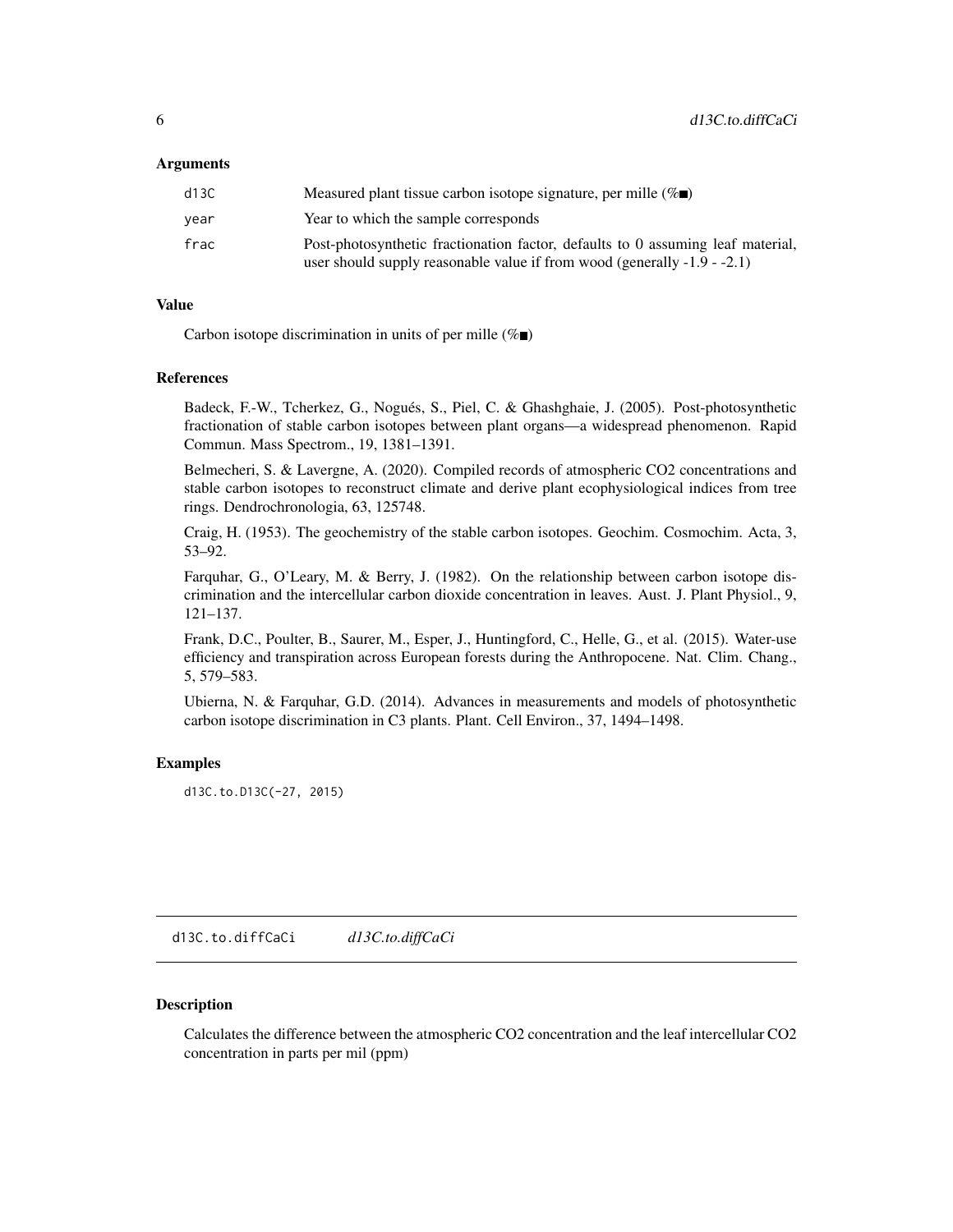# d13C.to.diffCaCi 7

# Usage

d13C.to.diffCaCi(d13C, year, elevation, temp, frac = 0)

# Arguments

| d13C      | Measured plant tissue carbon isotope signature, per mille $(\%$                                                                                                |
|-----------|----------------------------------------------------------------------------------------------------------------------------------------------------------------|
| year      | Year to which the sample corresponds                                                                                                                           |
| elevation | Elevation (m.a.s.l.) of the sample, necessary to account for photorespiration<br>processes                                                                     |
| temp      | Leaf temperature $(^{\circ}C)$                                                                                                                                 |
| frac      | Post-photosynthetic fractionation factor, defaults to 0 assuming leaf material,<br>user should supply reasonable value if from wood (generally $-1.9 - -2.1$ ) |

### Value

The difference between atmospheric and leaf intercellular CO2 concentrations (ppm).

#### References

Badeck, F.-W., Tcherkez, G., Nogués, S., Piel, C. & Ghashghaie, J. (2005). Post-photosynthetic fractionation of stable carbon isotopes between plant organs—a widespread phenomenon. Rapid Commun. Mass Spectrom., 19, 1381–1391.

Belmecheri, S. & Lavergne, A. (2020). Compiled records of atmospheric CO2 concentrations and stable carbon isotopes to reconstruct climate and derive plant ecophysiological indices from tree rings. Dendrochronologia, 63, 125748.

Bernacchi, C.J., Singsaas, E.L., Pimentel, C., Portis Jr, A.R. & Long, S.P. (2001). Improved temperature response functions for models of Rubisco-limited photosynthesis. Plant, Cell Environ., 24, 253–259.

Craig, H. (1953). The geochemistry of the stable carbon isotopes. Geochim. Cosmochim. Acta, 3, 53–92.

Davies, J.A. & Allen, C.D. (1973). Equilibrium, Potential and Actual Evaporation from Cropped Surfaces in Southern Ontario. J. Appl. Meteorol., 12, 649–657.

Farquhar, G., O'Leary, M. & Berry, J. (1982). On the relationship between carbon isotope discrimination and the intercellular carbon dioxide concentration in leaves. Aust. J. Plant Physiol., 9, 121–137.

Frank, D.C., Poulter, B., Saurer, M., Esper, J., Huntingford, C., Helle, G., et al. (2015). Water-use efficiency and transpiration across European forests during the Anthropocene. Nat. Clim. Chang., 5, 579–583.

Tsilingiris, P.T. (2008). Thermophysical and transport properties of humid air at temperature range between 0 and 100°C. Energy Convers. Manag., 49, 1098–1110.

Ubierna, N. & Farquhar, G.D. (2014). Advances in measurements and models of photosynthetic carbon isotope discrimination in C3 plants. Plant. Cell Environ., 37, 1494–1498.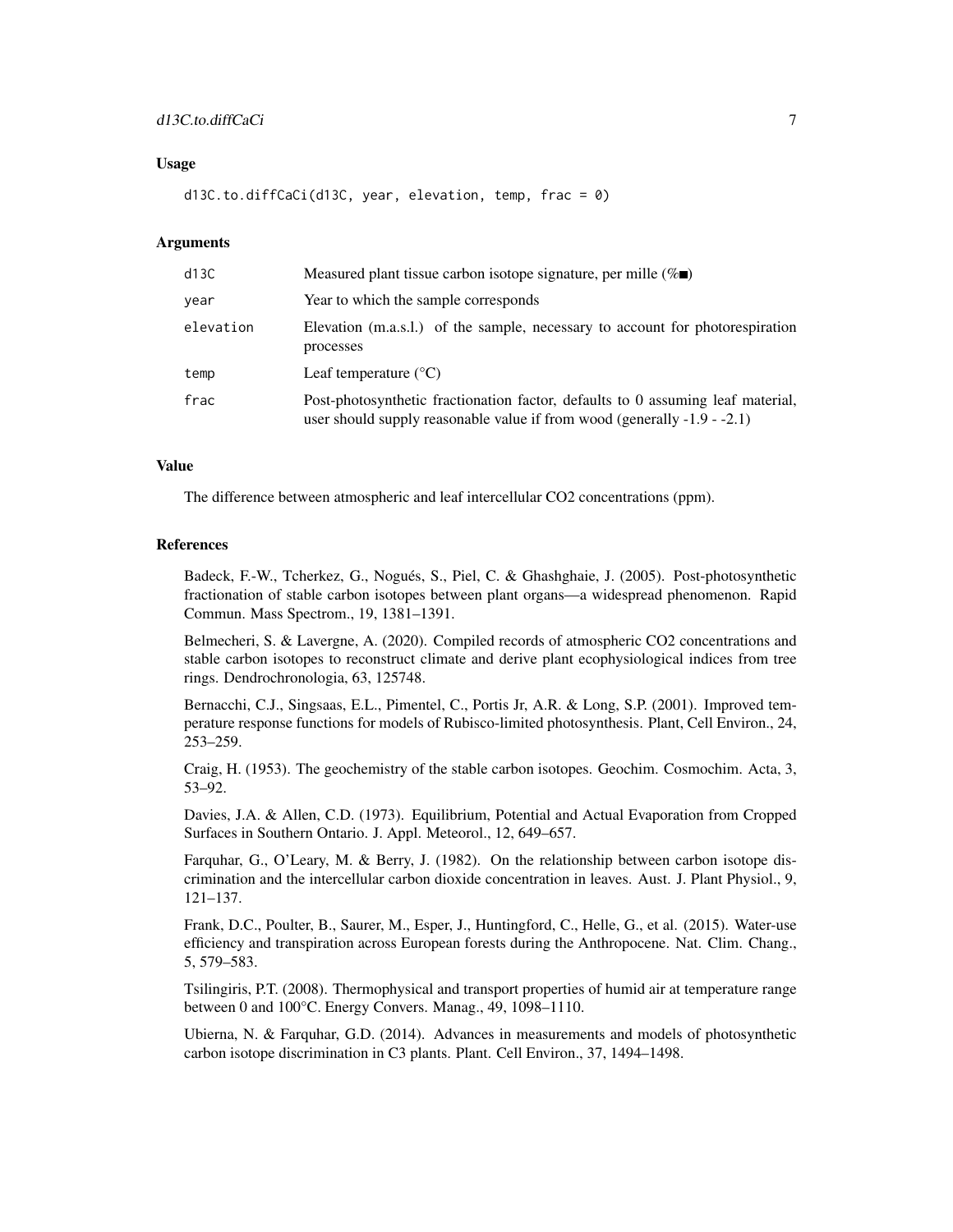# <span id="page-7-0"></span>Examples

d13C.to.diffCaCi(-27, 2015, 900, 24)

d13C.to.iWUE *d13C.to.iWUE*

# Description

Calculates leaf intrinsic water use efficiency given plant tissue d13C signature.

# Usage

d13C.to.iWUE(d13C, year, elevation, temp, frac = 0)

# Arguments

| d13C      | Measured plant tissue carbon isotope signature, per mille $(\%$                                                                                                |
|-----------|----------------------------------------------------------------------------------------------------------------------------------------------------------------|
| year      | Year to which the sample corresponds                                                                                                                           |
| elevation | Elevation (m.a.s.l.) of the sample, necessary to account for photorespiration<br>processes                                                                     |
| temp      | Leaf temperature $(^{\circ}C)$                                                                                                                                 |
| frac      | Post-photosynthetic fractionation factor, defaults to 0 assuming leaf material,<br>user should supply reasonable value if from wood (generally $-1.9 - -2.1$ ) |

#### Value

Intrinsic water use efficiency in units of micromol CO2 per mol H2O

# References

Badeck, F.-W., Tcherkez, G., Nogués, S., Piel, C. & Ghashghaie, J. (2005). Post-photosynthetic fractionation of stable carbon isotopes between plant organs—a widespread phenomenon. Rapid Commun. Mass Spectrom., 19, 1381–1391.

Belmecheri, S. & Lavergne, A. (2020). Compiled records of atmospheric CO2 concentrations and stable carbon isotopes to reconstruct climate and derive plant ecophysiological indices from tree rings. Dendrochronologia, 63, 125748.

Bernacchi, C.J., Singsaas, E.L., Pimentel, C., Portis Jr, A.R. & Long, S.P. (2001). Improved temperature response functions for models of Rubisco-limited photosynthesis. Plant, Cell Environ., 24, 253–259.

Craig, H. (1953). The geochemistry of the stable carbon isotopes. Geochim. Cosmochim. Acta, 3, 53–92.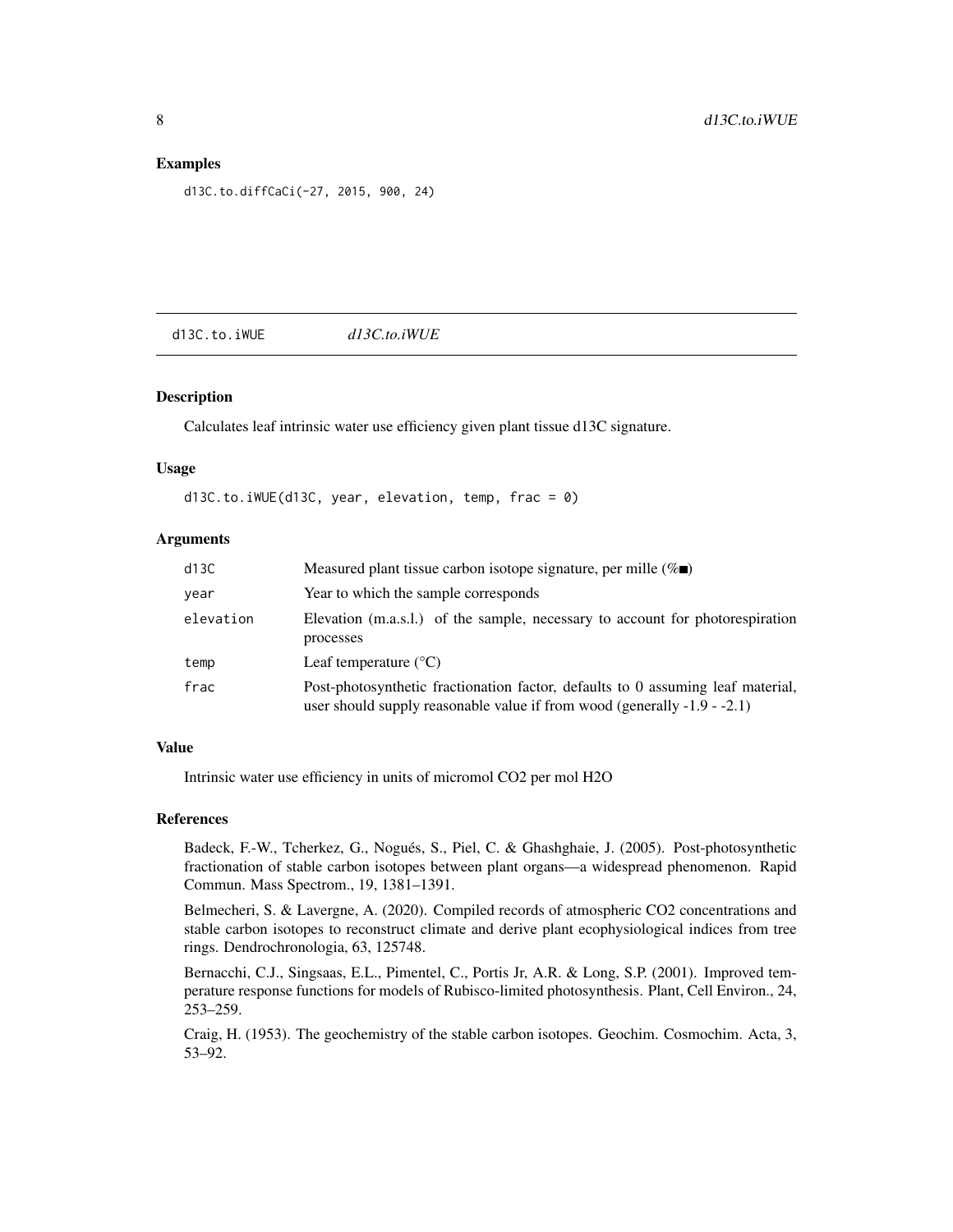# d13C.to.iWUE 9

Davies, J.A. & Allen, C.D. (1973). Equilibrium, Potential and Actual Evaporation from Cropped Surfaces in Southern Ontario. J. Appl. Meteorol., 12, 649–657.

Farquhar, G., O'Leary, M. & Berry, J. (1982). On the relationship between carbon isotope discrimination and the intercellular carbon dioxide concentration in leaves. Aust. J. Plant Physiol., 9, 121–137.

Frank, D.C., Poulter, B., Saurer, M., Esper, J., Huntingford, C., Helle, G., et al. (2015). Water-use efficiency and transpiration across European forests during the Anthropocene. Nat. Clim. Chang., 5, 579–583.

Tsilingiris, P.T. (2008). Thermophysical and transport properties of humid air at temperature range between 0 and 100°C. Energy Convers. Manag., 49, 1098–1110.

Ubierna, N. & Farquhar, G.D. (2014). Advances in measurements and models of photosynthetic carbon isotope discrimination in C3 plants. Plant. Cell Environ., 37, 1494–1498.

# Examples

d13C.to.iWUE(-27, 2015, 900, 24)